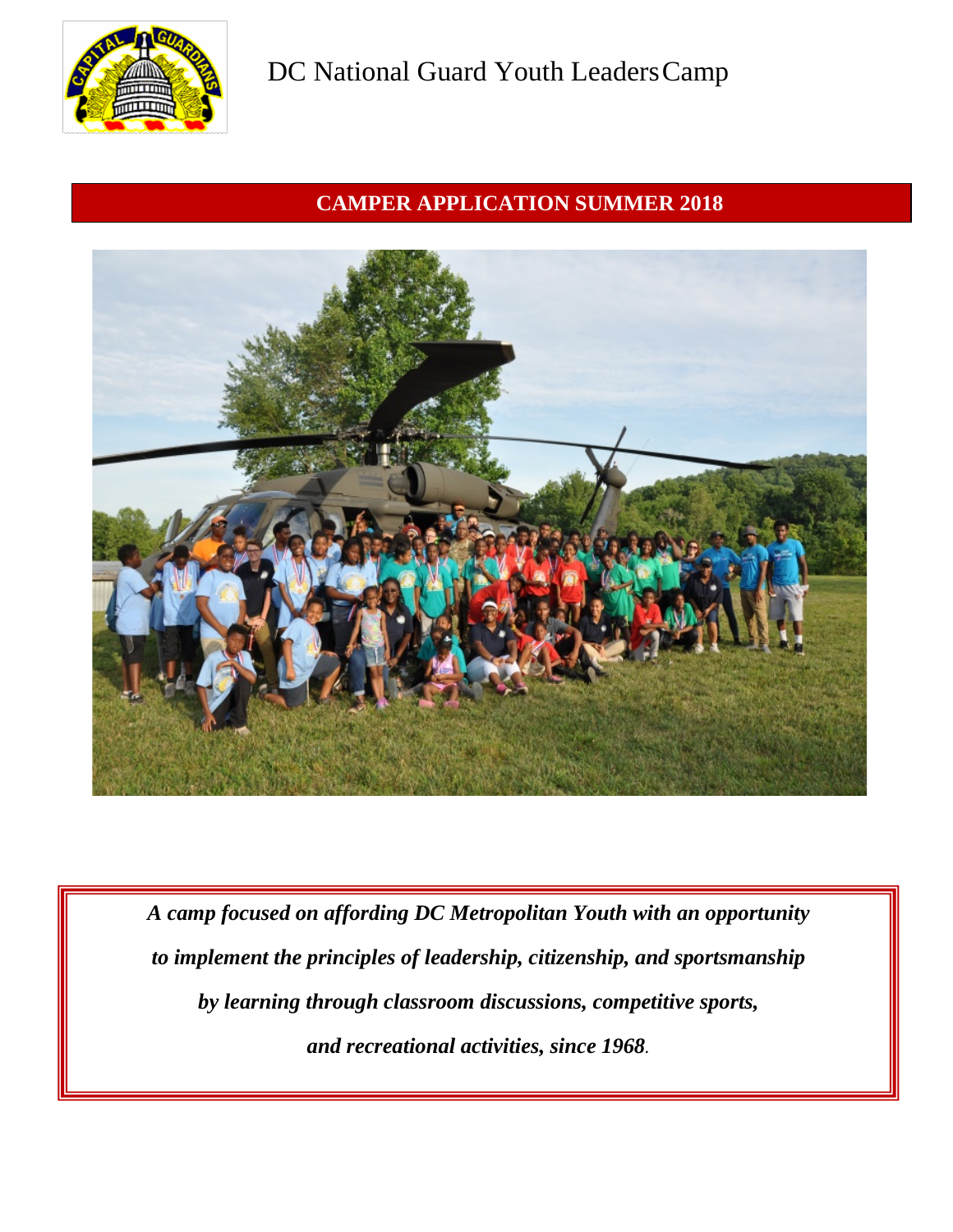

## DC National Guard Youth Leaders Camp

2001 East Capitol Street, SE, Washington, DC 20003\* (202) 685-9732 **[www.dcngyouthprograms.org](http://www.dcngyouthprograms.org/) or www.dcngyouthprograms.net**

#### **CAMPER APPLICATION SUMMER 2018 CAMPER INFORMATION** Camper Name: Age: Date of Birth:  $mm$  / dd /yyyy  $\qquad$ Gender (Circle one): Male Female Height: Weight: Home Address: Apt: City: State: Zip: Ward: or County: School Attended: Recommendation Letter from School Counselor/Administrator or Community Leader (Required with all applications) Campers Email Address: *Please mark one of the following ethnic identities:* American Indian/Alaska  $\square$  Asian American  $\square$  Black/African American  $\square$  White  $\square$ Native Hawaiian  $\Box$ , Other Pacific Islander  $\Box$  Hispanic/Latino  $\Box$  Not Hispanic/Latino  $\Box$ **T-** Shirt Size (Adult Sizes):  $SM \square$   $M \square$   $L \square$   $XL \square$   $2XL \square$   $3XL \square$ other: **PARENT INFORMATION** Custodial Parent/Guardian: Relationship to Camper: Cell: Home: Work: \_\_\_\_\_\_\_\_\_\_\_\_\_ Email Address: Social Security #: (Last Four) Total Family Income (Gross): \$ *Please mark the boxes that apply to you:* TANF  $\Box$  Medicaid  $\Box$  Food Stamps  $\Box$  Foster Parent  $\Box$ *For office use only:* **Registration Date: / / Registration Fee: \$50.00** (*Non- Refundable*) **DC, MD, & VA Residents Fee: \$125.00 \$50 Discount for additional campers, per household Total Camp Fees Due:**  *(There will be no refund on cancellations made within 2 weeks of expected arrival date. Payments are not refundable for no-shows.)* **Payment Information: Registration Fee(s): \$ Total Camp Fee(s): \$ Amount Paid: \$ Balance Due: \$** Referring Agency  $\frac{1}{2}$  ,  $\frac{1}{2}$  ,  $\frac{1}{2}$  ,  $\frac{1}{2}$  ,  $\frac{1}{2}$  ,  $\frac{1}{2}$  ,  $\frac{1}{2}$ Coordinator Phone *Parent/Guardian Complete* **Date of last Immunization: / / Hospitalized in the last 3 months:** No:  $\Box$  **Yes:**  $\Box$ **Reason: List ALL Prescribed Medications:**

1.

2.

3.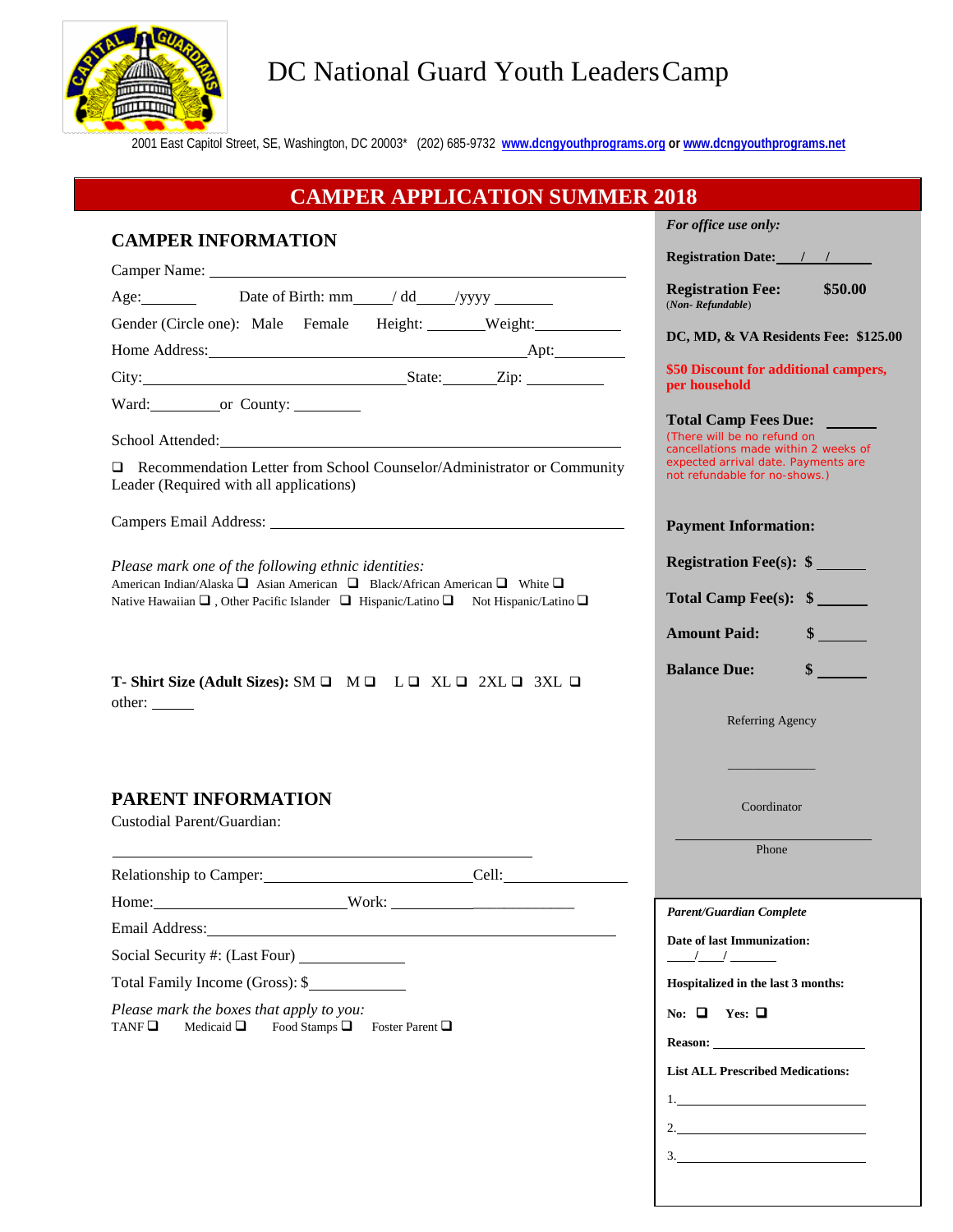

# DC National Guard Youth LeadersCamp

**2001 East Capital Street, S.E. Washington, DC 20003-1719 \* (202) 685-9732** [www.dcngyouthprograms.org](http://www.dcngyouthprograms.org/) or www.dcngyouthprograms.net

## **Camper Emergency Contact/Authorized Pickup Information**

**EMERGENCY CONTACT/AUTHORIZED PICKUP INFORMATION**

*My child may be picked up by the following authorized individuals (other than* 

*Parent/Guardian & Emergency Contact):*

Emergency Contact 1:

Relationship to Camper:

Cell:

Home:

Emergency Contact 2:

Relationship to Camper:

Cell: \_

Home:

**Medical Coverage**, provided by DC National Guard Youth Leaders' Camp for children attending camp, covers illnesses and injuries that occur during camp. It does not cover pre- existing/conditions or extensive hospitalizations. Paying for conditions not covered remains the responsibility of the parent/guardian. **A COPY OF THE CHILD'S MEDICAL INSURANCE MUST BE SUBMITTED WITH THIS APPLICATION.**

| Medical Insurance Company | Medical Insurance |
|---------------------------|-------------------|
| ID#                       |                   |

Primary Care Physician **Physician Physician Contact Phone** 

I/We grant permission for our child named above to take part in the Youth Development Programs provided by DC National Guard Youth Leaders' Camp Inc. (DCNGYLC). I/We agree to assume all financial responsibility in case of injury or accident arising from such event(s). In case of injury or illness, I authorize DCNGYLC staff to administer treatment.

*Signature of Parent/Guardian Date*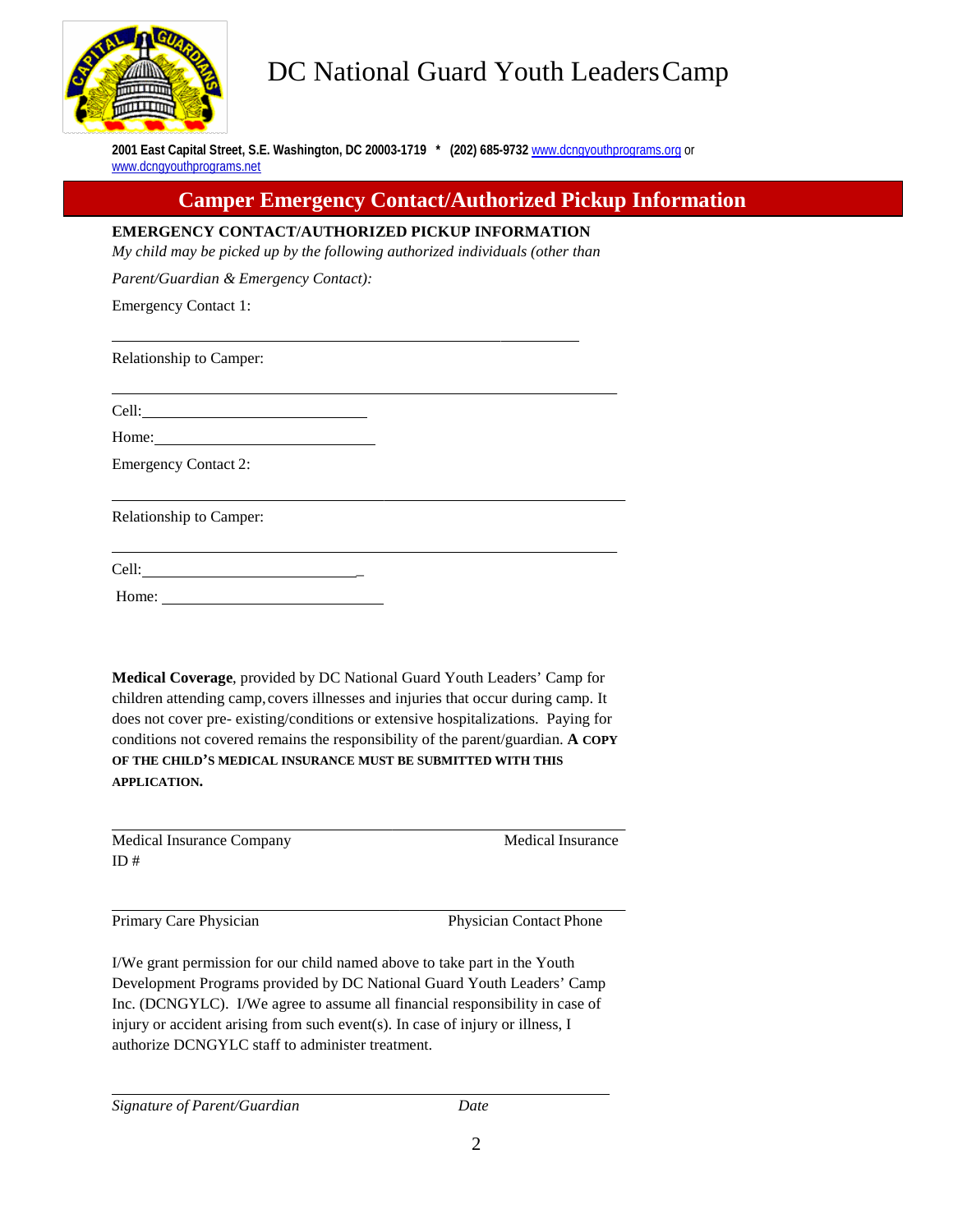

# DC National Guard Youth Leaders Camp

2001 East Capital Street, S.E. Washington, DC 20003-1719 \* (202) 685-9732 **[www.dcngyouthprograms.org](http://www.dcngyouthprograms.org/) or www.dcngyouthprograms.net**

## **CAMPER PROFILE SUMMER 2018**

| <b>CAMPER PROFILE</b>                                             |                                                                                                                                                                                                                                |                 |                                                                                      |                 |                                                                                                                                                                                                                               |
|-------------------------------------------------------------------|--------------------------------------------------------------------------------------------------------------------------------------------------------------------------------------------------------------------------------|-----------------|--------------------------------------------------------------------------------------|-----------------|-------------------------------------------------------------------------------------------------------------------------------------------------------------------------------------------------------------------------------|
|                                                                   | Camper Name: Nickname: Nickname: Nickname: Nickname: Nickname: Nickname: Nickname: Nickname: Nickname: Nickname: Nickname: Nickname: Nickname: Nickname: Nickname: Nickname: Nickname: Nickname: Nickname: Nickname: Nickname: |                 |                                                                                      |                 |                                                                                                                                                                                                                               |
|                                                                   |                                                                                                                                                                                                                                |                 |                                                                                      |                 | Child currently lives with: Parents Mother Father Grandparents other:                                                                                                                                                         |
|                                                                   |                                                                                                                                                                                                                                |                 |                                                                                      |                 |                                                                                                                                                                                                                               |
| Ever attended Camp Moss Hollow: $\Box$ No $\Box$ Yes              |                                                                                                                                                                                                                                |                 |                                                                                      |                 |                                                                                                                                                                                                                               |
|                                                                   |                                                                                                                                                                                                                                |                 | If yes, what years: Summer:                                                          |                 | Winter:                                                                                                                                                                                                                       |
|                                                                   |                                                                                                                                                                                                                                |                 |                                                                                      |                 | What other overnight camps have you attended: Universe and American control of the state of the state of the state of the state of the state of the state of the state of the state of the state of the state of the state of |
| Camper characteristics (Please (X) all that describe your child): |                                                                                                                                                                                                                                |                 |                                                                                      |                 |                                                                                                                                                                                                                               |
| $\Box$ Alert                                                      | $\Box$ Cheerful                                                                                                                                                                                                                |                 | $\Box$ Selfish                                                                       | $\Box$ Friendly | $\Box$ Tries to finish what they start                                                                                                                                                                                        |
| $\Box$ Obedient                                                   | $\Box$ Very active                                                                                                                                                                                                             |                 | $\Box$ Bossy                                                                         | $\Box$ Moody    | $\Box$ Light Sleeper                                                                                                                                                                                                          |
| $\Box$ Shy                                                        | $\Box$ Strong-Willed                                                                                                                                                                                                           |                 | $\Box$ Easy-going                                                                    | $\Box$ Bully    | $\Box$ Bed Wetter                                                                                                                                                                                                             |
| $\Box$ Talkative                                                  | $\Box$ Quiet                                                                                                                                                                                                                   |                 | $\Box$ Easily Led                                                                    | $\Box$ Sad      | $\Box$ Sleep Walker                                                                                                                                                                                                           |
| Can child swim in deep water? $\Box$ No $\Box$ Yes                |                                                                                                                                                                                                                                |                 |                                                                                      |                 |                                                                                                                                                                                                                               |
| Family Status: Unmarried $\Box$                                   |                                                                                                                                                                                                                                | Divorced $\Box$ | Separated $\Box$                                                                     | Married $\Box$  |                                                                                                                                                                                                                               |
| How did you hear about our DCNG Youth Leaders Camp?               |                                                                                                                                                                                                                                |                 |                                                                                      |                 |                                                                                                                                                                                                                               |
|                                                                   |                                                                                                                                                                                                                                |                 | Newspaper $\Box$ Radio $\Box$ Movie Theater Ad $\Box$ Facebook $\Box$ Twitter $\Box$ |                 | Friend $\Box$<br>Camp Fair $\Box$                                                                                                                                                                                             |
| Other $\Box$                                                      |                                                                                                                                                                                                                                |                 | ACA □ School Flyer □ School PTA □ Recreation Center □                                |                 | Text Advertising $\Box$                                                                                                                                                                                                       |

Please write any additional information you feel important concerning your child:

#### **CAMPER DIETARY PROFILE**

**My child does NOT require any special dietary needs.**

### **My child does have special dietary needs as follows:**  $\Box$  Vegetarian meals ONLY  $\Box$  No red meats  $\Box$  No milk/dairy products  $\Box$  No Peanut butter/nuts  $\Box$  No wheat products  $\Box$  No shell fish/seafood Other dietary comments: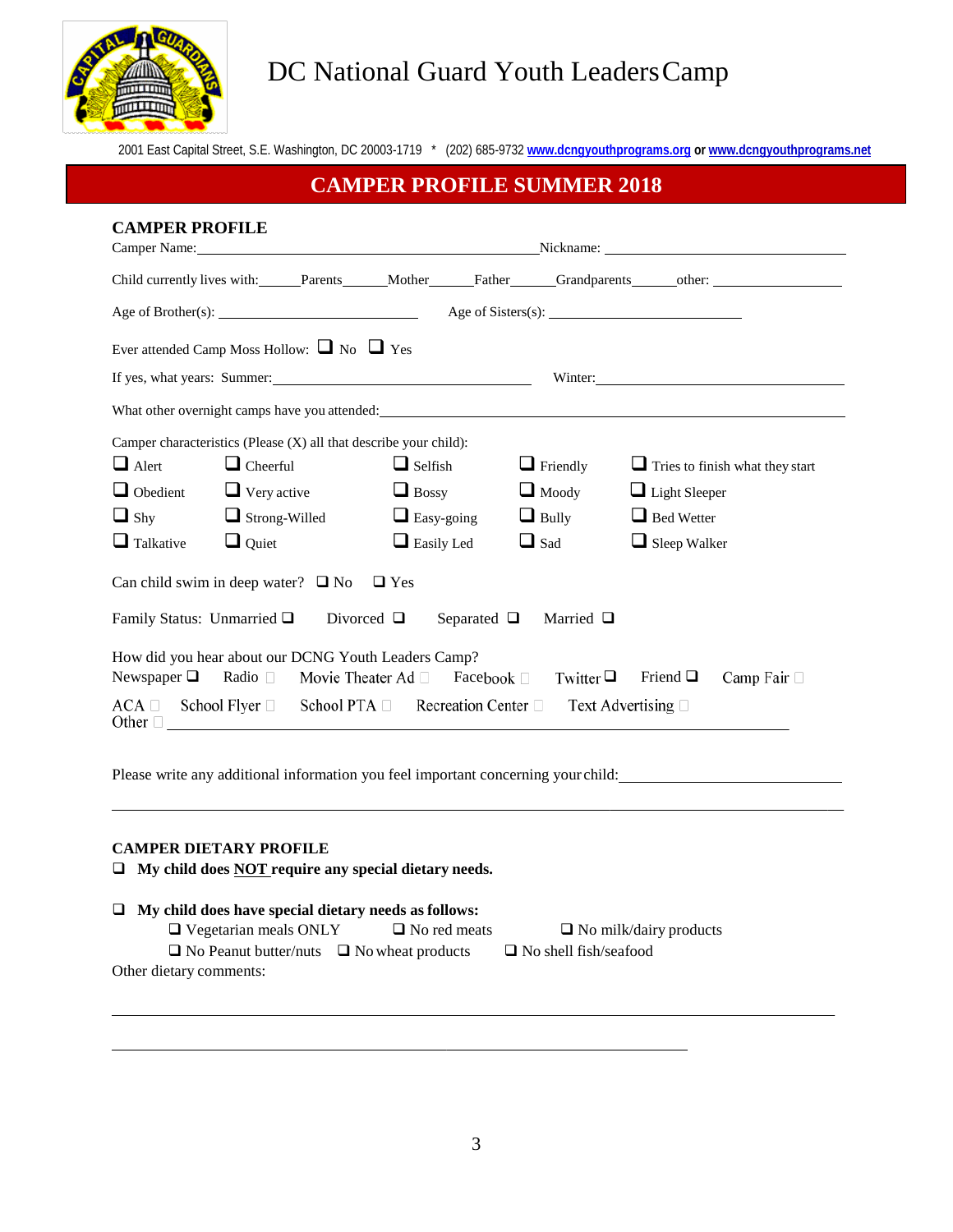

2001 East Capitol Street, SE, Washington, DC 20003\* (202) 685-9732 **[www.dcngyouthprograms.org](http://www.dcngyouthprograms.org/) or www.dcngyouthprograms.net**

#### **Photo Release for Person Under 18 Years of Age SUMMER 2018**

I hereby grant the DC National Guard Youth Leaders' Camp and its employees, agents, assigns, and sponsors the right to photograph and/or video tape my child for use in promotional or educational materials as follows photo and/or video footage and or other digital reproduction of him/her or other reproduction of his/her physical likeness for publication processes, whether electronic, print, digital or electronic publishing via the Internet.

Print Name of Camper:

| Address:                   |                                         |  |  |  |  |
|----------------------------|-----------------------------------------|--|--|--|--|
|                            | State: $\_\_\_\_\_\_\_\_\_\_\_\_\_\_\_$ |  |  |  |  |
| Yes                        |                                         |  |  |  |  |
| No                         |                                         |  |  |  |  |
| My child is a foster child |                                         |  |  |  |  |

I hereby authorize the use of these materials indefinitely without compensation. All negatives or positives, prints, digital reproductions and video, audio recordings or quoted remarks shall be the sole property of the DC National Guard Youth Leaders' Camp.

I certify that I am the custodial parent and/or guardian and have the aforementioned rights to assign.

Signature of Parent or Guardian:

Address:

City: State: Zip:

Date:  $/$  /  $/$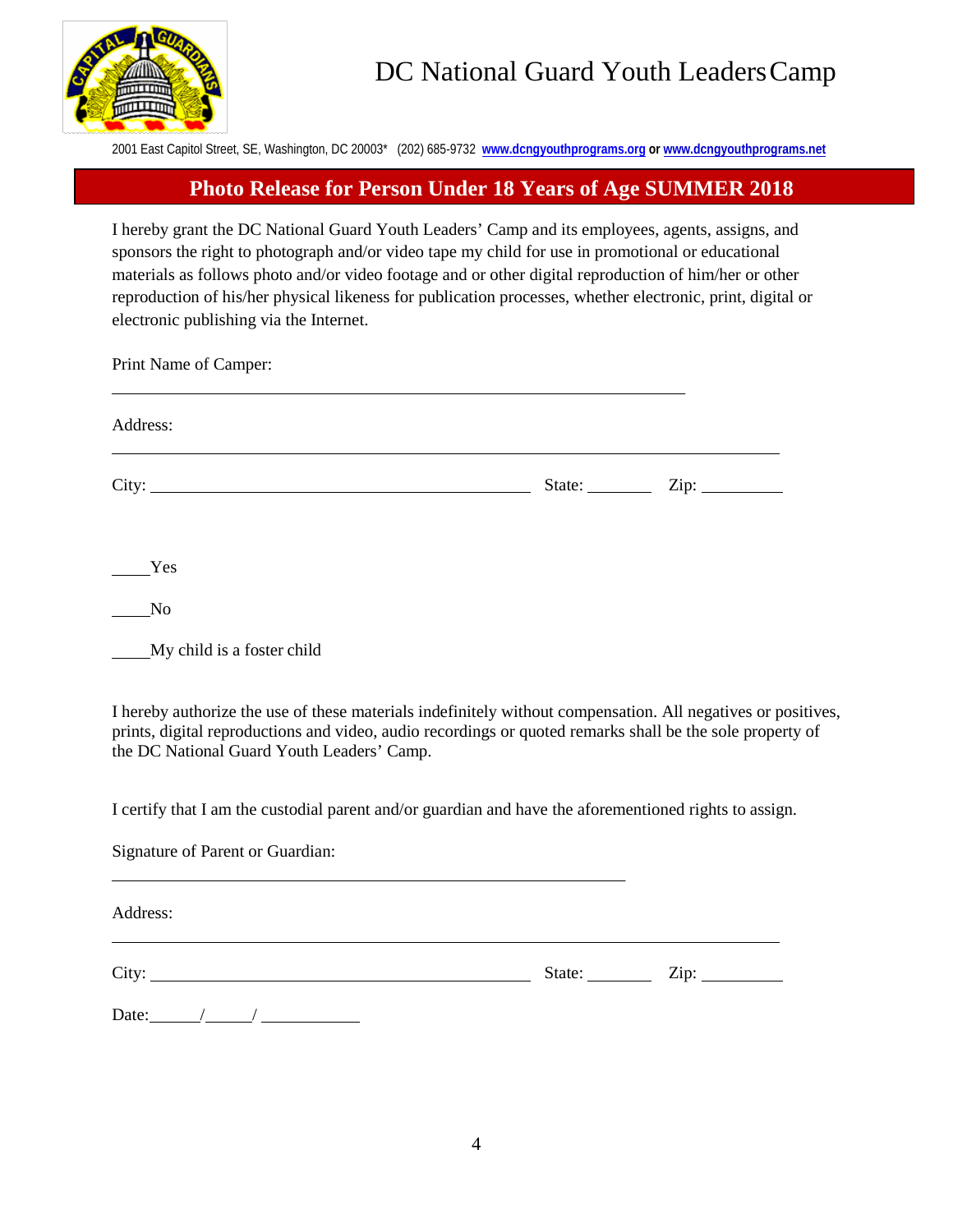

2001 East Capitol Street, SE, Washington, DC 20003 \* (202) 685-9732 **[www.dcngyouthprograms.org](http://www.dcngyouthprograms.org/) or dcngyouthprograms.net**

### **Camper Medical Release SUMMER CAMP 2018**

*The following statements do not affect your child's eligibility for camp. Special medical needs are considered on a case-by-case basis to ensure a successful experience for your child.*

1. This Camper Release authorizes the camp to administer non-prescription drugs unless indicated and prohibited on their health form. If the nurse should have any questions about dosage, times, etc., he/she will contact the parent at the number indicated above.

*Parent/Guardian Signature: \_ Date:*

2. It is agreed that in case of injury or illness, I authorize my child to receive treatment by an emergency medical technician, camp nurse, hospital, dentist or doctor. First aid may be given at camp. Any follow-up medical attention may be given at a local hospital. Transportation to the nearest hospital is authorized if necessary. In the event that I cannot be reached in an emergency, I hereby give permission to the medical personnel selected by the camp to hospitalize and secure proper treatment for my child.

*Parent/Guardian Signature: \_ Date:*

3. It is agreed that my child's medical insurance is the primary coverage of any illness or injury sustained while at camp. It is agreed that I will have my child's medical insurance carrier to make contact with DCNG Youth Leaders Camp medical personnel for transfer of responsibility. It is clearly understood that if my child does not have proper medical insurance that all costs occurred from my child's illness or injury is my responsibility.

*Parent/Guardian Signature: \_ Date:*

4. It is agreed that if my child is on regular medication prior to their arrival at camp or during the school year, they must remain on that medication while at camp

*Parent/Guardian Signature: \_ Date:*

5. **I further understand that DCNG Youth Leaders Camp, by law, cannot assist in administering prescription drugs to my child, even with parental consent, unless the medication is sent in its properly labeled original container with medical verification and the administrative instructions clearly printed with the child's name. Any revised or makeshift labels or containers will not be accepted and will result in your child being sent home for his/her medical wellbeing.**

*Parent/Guardian Signature: \_ Date:*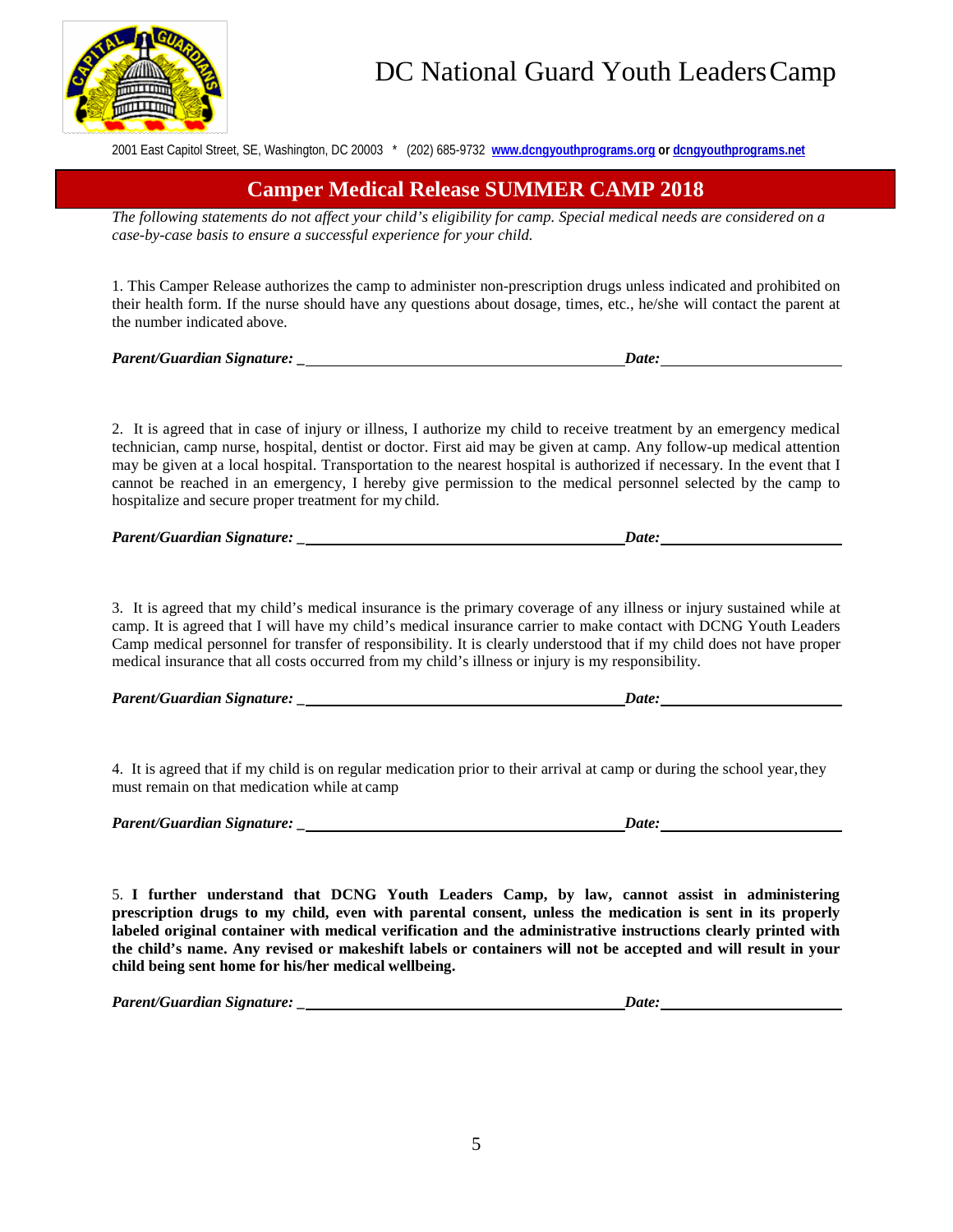

## DC National Guard Youth Leaders Camp

6. Finally, if any recorded medication has changed since the child's registration, I agree to update their medical file prior to camp departure by a licensed physician. I agree to send all medications for asthma, allergies, etc. to cover the length of the session. In the event that this is not done, I understand that my child may be sent home for his or her medical wellbeing.

*Parent/Guardian Signature: \_ Date:*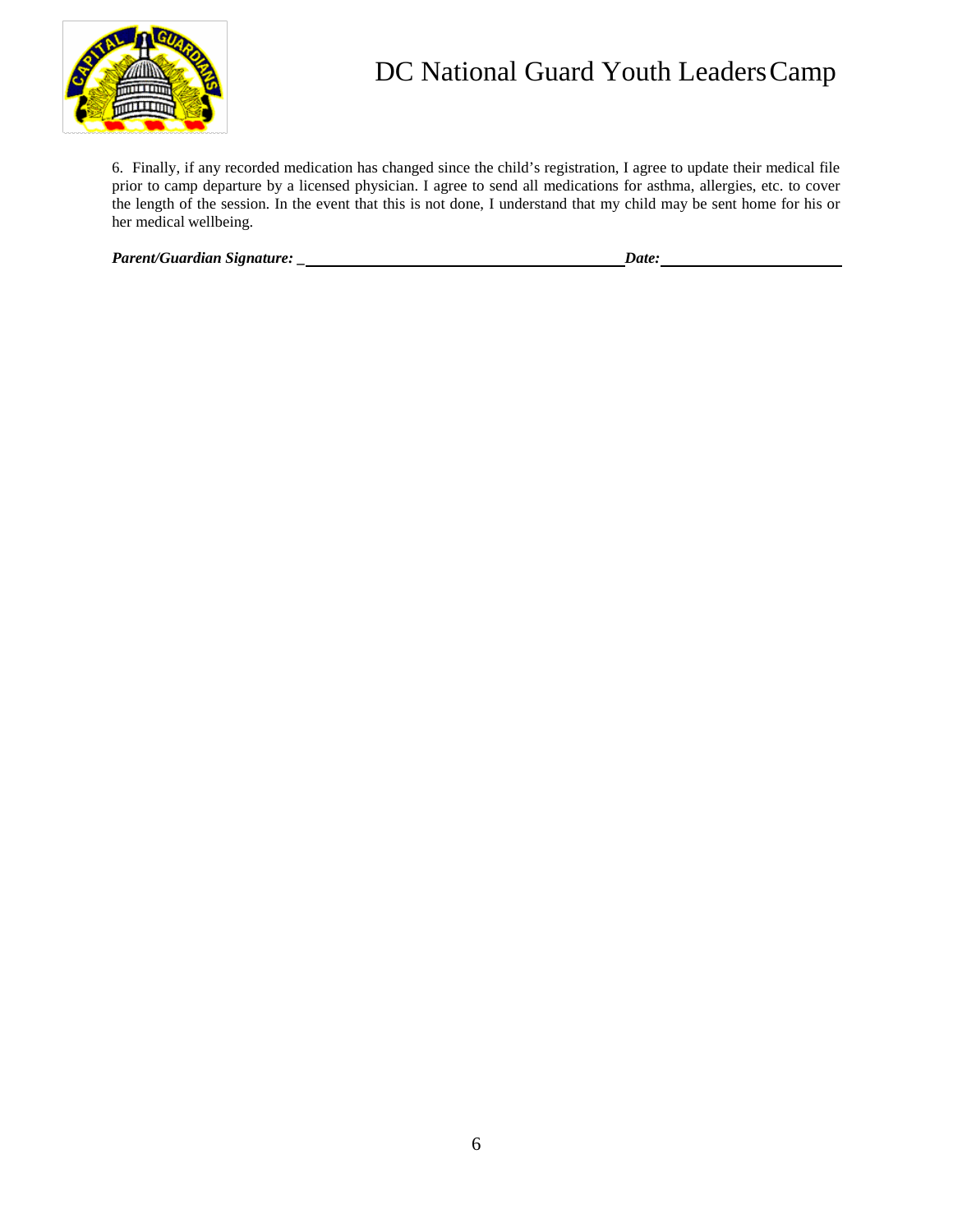

2001 East Capitol Street, SE Washington, DC 20003 \* (202) 685-9732 **[www.dcngyouthprograms.org](http://www.dcngyouthprograms.org/) or www.dcngyouthprograms.net**

## **Parent Consent and Release of Liability 2018**

#### **It is agreed and understood that:**

- DCNG Youth Leaders Camp serves children from varied economic and ethnic backgrounds, and various physical and social abilities. The camper population is reflective of the youth and teen population in the Washington, DC metropolitan area.
- DCNG Youth Leaders Camp has a zero tolerance policy for drugs, alcohol, weapons or any physical or verbal behavior that causes physical harm or intimidation. Campers identified for any of these infractions will be sent home. It is agreed that the camp director reserves the right to reject applications and to dismiss a camper, if necessary, for the good of the camp.
- While the camp takes every reasonable precaution, it is agreed that the camp assumes no responsibility for the camper's personal property. We ask that campers not bring electronic equipment including cell phones and portable games to camp.
- $\bullet$  I understand the camp encourages positive hygiene practices for all campers. Campers will take daily showers to promote good grooming. Camp staff, if needed will wash comb and style hair in the interest of health and hygiene. This is particularly important after swimming and hikes.
- Prior to Camper's participation in Camp activities, I acknowledge that involvement of Camper in Camp may involve risk of property damage and of personal injury, illness and even death of Camper, including but not limited to the risks arising from transportation-related activities, accidents in the outdoors and rustic facilities, adverse weather conditions, and injuries and illness as a result of food borne illness and allergic reactions. In addition, I understand that there may be other risks inherent in Camp activities of which I may not be presently aware. I understand that although the camp staff makes all efforts to ensure health and safety at all times, I am aware that all camp programs present risks and hazards, which the participant assumes. I hereby accept those risks associated with participation.
- $\bullet$  I warrant that the Camper indicated on this page is fully capable of safely participating in all Camp activities and has my permission to participate in all camp-related activities and special programming including swimming, boating, hiking, sleep-outs in tents, and out-of-camp trips unless I notify DCNG Youth Leaders Camp otherwise in writing.
- $\bullet$  I further recognize that I have instructed my child or ward, to the extent my child or ward will be attending and participating in activities at DCNG Youth Leader's Camp, in the importance of knowing and abiding by the rules, regulations and procedures.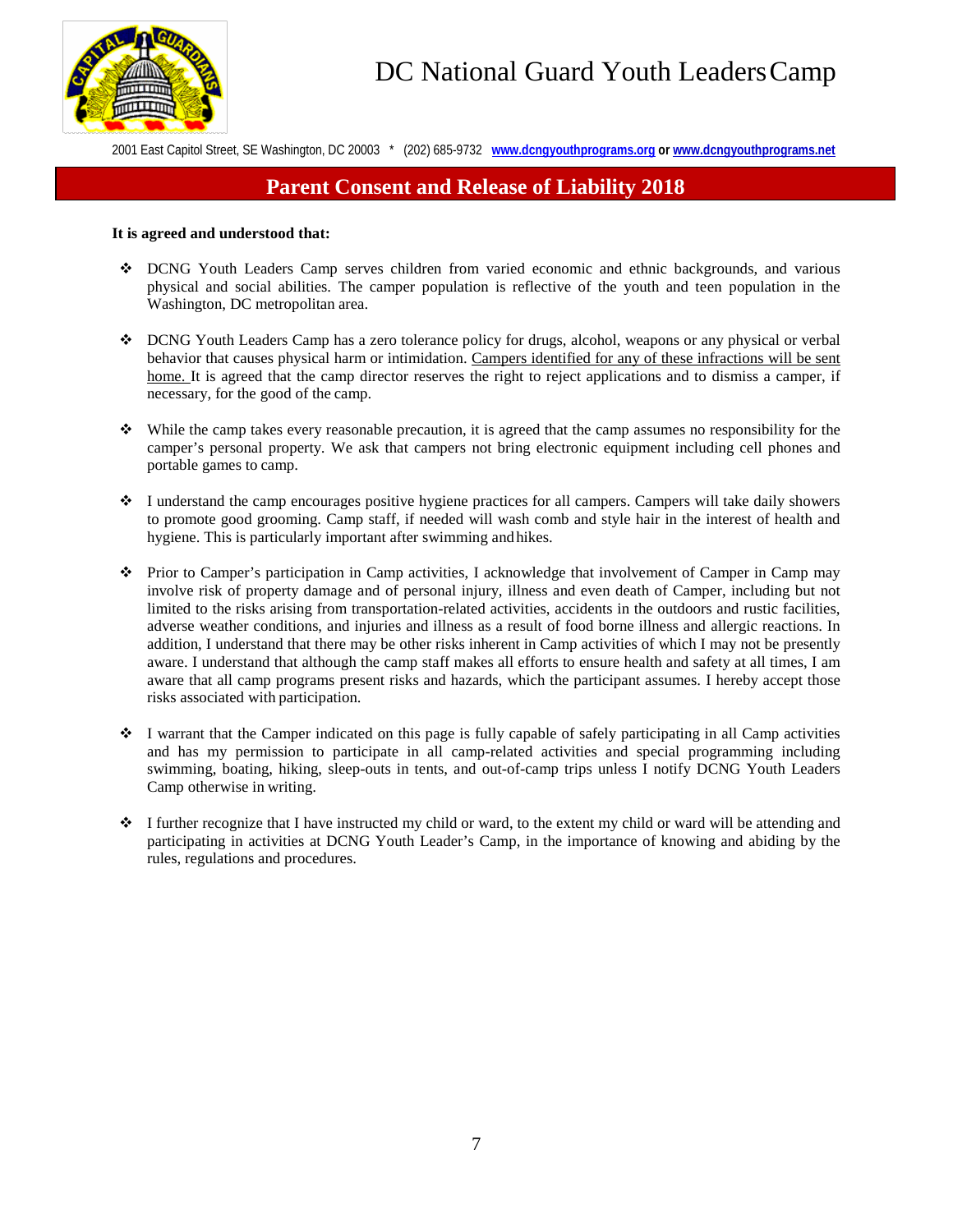

## **Parent Consent and Release of Liability 2018**

#### **Consent to Attend DCNG Youth Leader's Camp**

| I hereby give permission for<br>Youth Leader's Camp.                                              |                       | to participate and attend DCNG |
|---------------------------------------------------------------------------------------------------|-----------------------|--------------------------------|
|                                                                                                   | Gender: <u>Age:</u>   |                                |
| <b>Attending Session: DC National Guard Youth Leaders Camp</b><br>from 5 August - 12 August, 2018 |                       |                                |
| Print Parent or Guardian Name                                                                     | Relationship to Child |                                |
| Signature of Parent or Guardian                                                                   | Date                  |                                |